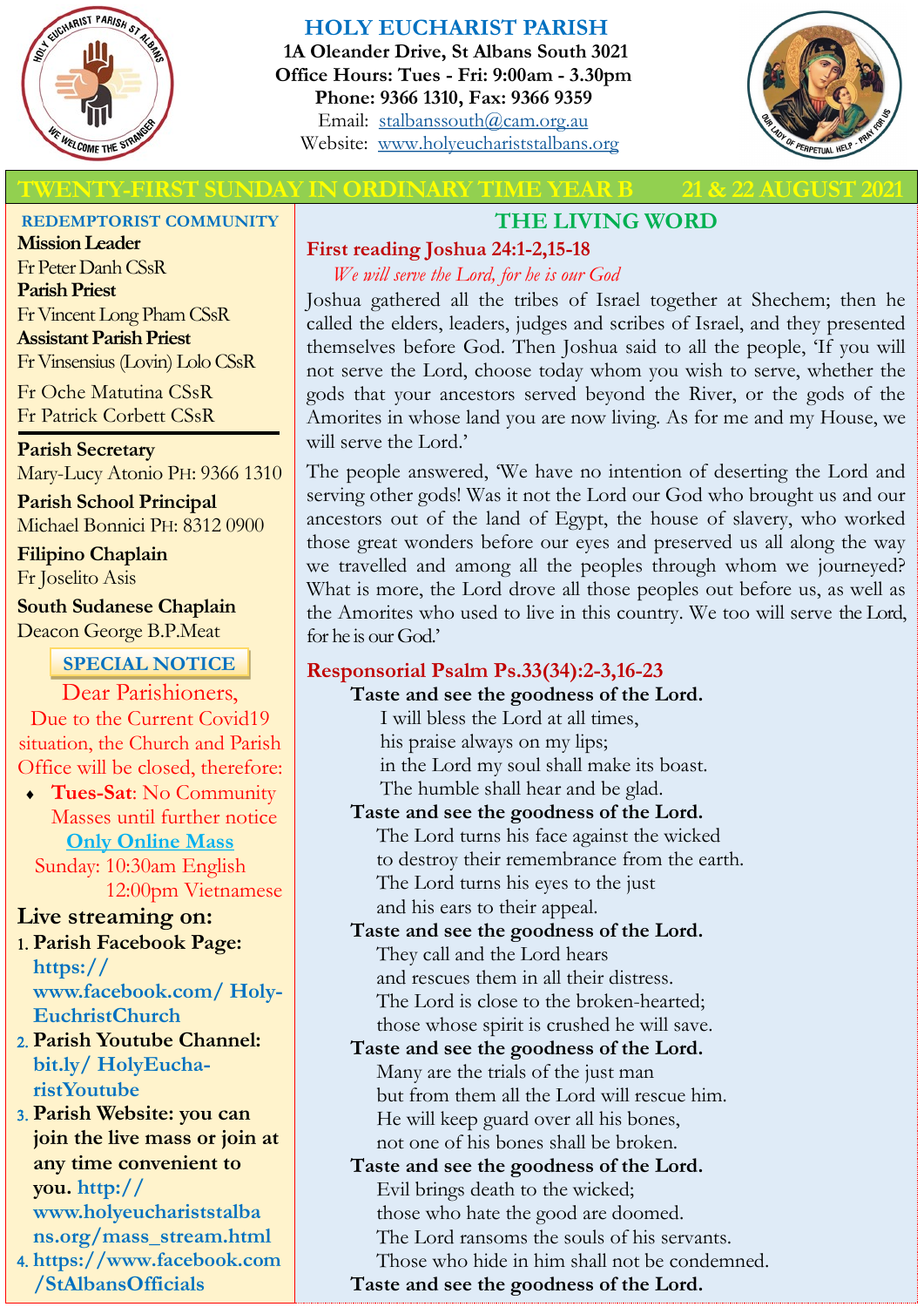#### **Second reading Ephesians 5:21-32**

#### *Christ loves the Church, because it is his body*

Give way to one another in obedience to Christ. Wives should regard their husbands as they regard the Lord, since as Christ is head of the Church and saves the whole body, so is a husband the head of his wife; and as the Church submits to Christ, so should wives to their husbands, in everything. Husbands should love their wives just as Christ loved the Church and sacrificed himself for her to make her holy. He made her clean by washing her in water with a form of words, so that when he took her to himself she would be glorious, with no speck or wrinkle or anything like that, but holy and faultless. In the same way, husbands must love their wives as they love their own bodies; for a man to love his wife is for him to love himself. A man never hates his own body, but he feeds it and looks after it; and that is the way Christ treats the Church, because it is his body – and we are its living parts. For this reason, a man must leave his father and mother and be joined to his wife, and the two will become one body. This mystery has many implications; but I am saying it applies to Christ and the Church.

#### **Gospel Acclamation cf John 6:63. 68**

Alleluia, alleluia! Your words, Lord, are spirit and life: you have the words of everlasting life. Alleluia!

### **Gospel Luke John 6:60-69**

#### *Who shall we go to? You are the Holy One of God*

After hearing his doctrine many of the followers of Jesus said, 'This is intolerable language. How could anyone accept it?' Jesus was aware that his followers were complaining about it and said, 'Does this upset you? What if you should see the Son of Man ascend to where he was before?

'It is the spirit that gives life, the flesh has nothing to offer. The words I have spoken to you are spirit and they are life.

'But there are some of you who do not believe.' For Jesus knew from the outset those who did not believe, and who it was that would betray him. He went on, 'This is why I told you that no one could come to me unless the Father allows him.' After this, many of his disciples left him and stopped going with him.

Then Jesus said to the Twelve, What about you, do you want to go away too?' Simon Peter answered, 'Lord, who shall we go to? You have the message of eternal life, and we believe; we know that you are the Holy One of God.'

### **REFLECTION ON THE GOSPEL**

If we have trouble understanding and coming to terms with the teachings of Jesus in the gospel, then we can take some comfort from the reaction of the disciples in John's community some decades after the death of Jesus. It seems that it was not only the members of the Jewish synagogue who were offended by his teaching, but also those Jews who had accepted Jesus as Messiah or Christ and had joined the community of believers. "This teaching is difficult; who can accept it?" they complain. They are referring to his teaching on the "bread" that he will give them. Once again, Jesus' response introduces new teaching, teaching that can only raise more questions in their minds. He links "spirit" with "life". Having used the term "flesh" of his body and of the life that he offers to those who eat of his flesh, he now introduces an element of doubt: flesh is now "useless"! We must be careful not to interpret this literally. It is typical of John to use the same word in a variety of ways. Here "flesh" is used negatively and metaphorically to refer to human weakness and sinfulness in contrast with "spirit" which evokes the creative spirit of God that moved over the waters at creation and the spirit of God that informed the word of the prophets. The Johannine Jesus lays the ground for offering progressively deeper insights into his identity and destiny and into the meaning of a gospel way of life. The reference to his "ascending" recalls the earlier part of the gospel where he is presented as the pre-existent one, the one who comes from God and has already ascended to God (John 3:13). Once again, we are confronted with an ancient cosmology that places God in the heavens above. After his death, Jesus will tell Mary Magdalene that he has not yet ascended and instructs

her to tell the disciples that he is ascending to God (20:17). It seems that John wants to keep emphasising the origins of Jesus as the eternal Word and the Wisdom of God.

There are many who refuse to grapple with the complexities and implications of his teaching and they turn away. Jesus asks his closest followers if they too will desert. Peter speaks for himself and his companions when he declares their undying allegiance: "To whom can we go? You have the words of eternal life." Eternal life is the Johannine equivalent of the "kindom of God" or "of the heavens" of the other gospels. Most of us have wanted to abandon our commitment at some time or another. There are times when it seems to be all too hard. Peter's declaration is a sobering one for us in times of doubt and an encouragement for those of us who seek to understand more deeply and to keep believing despite the challenges.

**By Veronica M. Lawson RSM**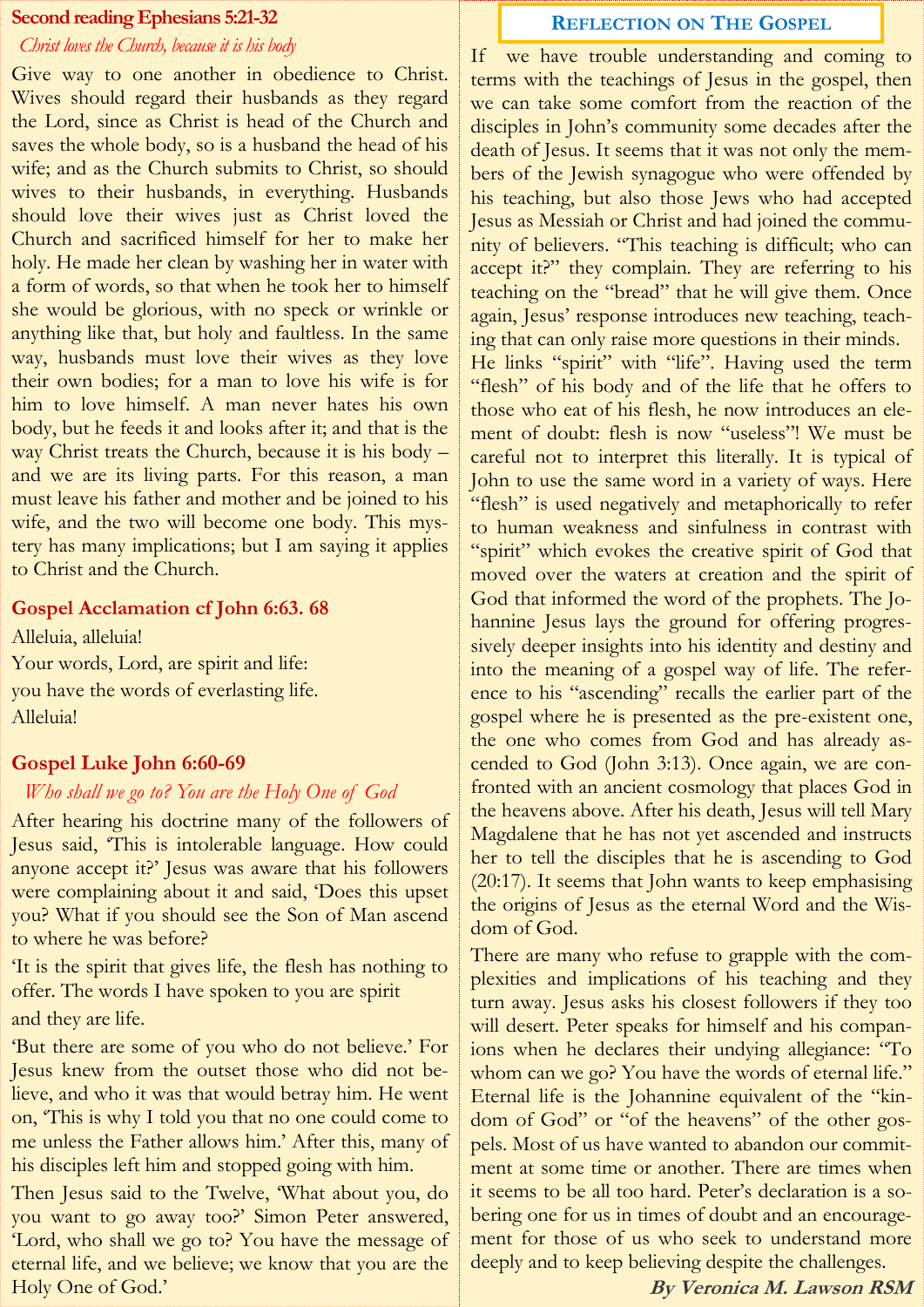## **CATHOLIC CHARITY CONCERNED FOR SAFETY OF CHRISTIANS IN AFGHANISTAN** A Catholic charitable organization working in Af-

ghanistan said Sunday it fears for the safety of Christians in the country, and that the group may need to suspend its activities as instability increases.

Caritas Italiana, a charity of the Italian Catholic bishops, has been present in Afghanistan since the 1990s. In a press release Aug. 15, the organization said its current focus in Afghanistan is helping vulnerable minors.

"But the instability of the situation will lead to the suspension of all activities," the statement said, adding that "fears are growing about the possibility of maintaining a presence even in the future, as well as for the safety of the few Afghans of Christian belief."

Caritas Italiana also said the few Catholic priests and religious in Afghanistan are also being left with no choice but to leave.

Taliban insurgents have taken over many cities in Afghanistan in the past week following the withdrawal of U.S. forces from the country.

With the collapse of Afghanistan's government, Taliban fighters seized the capital city of Kabul Aug. 15, taking control of the presidential palace and declaring the war in Afghanistan to be over.

The Kabul airport has reportedly been in chaos since Sunday, as Afghan men and women rushed runways in an attempt to flee the country.

The Christian community is very small in the Islamic country, where Afghan people can be ostracized or can even face violence and death for professing the Christian faith. In 2018, there were an estimated 200 Catholics in the country.

There is a single Catholic Church, located in the Italian embassy in Kabul, which is operated under the Catholic mission sui juris of Afghanistan.

"The Christian community is a small but significant community which in recent years has shown attention towards the poorest and most fragile," Caritas Italiana said.

The organization stated that "after a twenty-year war of incalculable human costs and billions of euros in expenditure, the withdrawal of the U.S. military is leaving the country in a tragic void."

"As always, the weakest will pay the highest price, already in the tens of thousands fleeing the combat zones, while the Taliban are now in the capital, Kabul."

"Together with the staff of the embassies, even the very few priests, men and women religious who are in Kabul are preparing for their forced return," the charity said.

Pope Francis asked for prayers for the people of Afghanistan after praying the Angelus, a traditional Marian prayer, on Sunday.

"I ask all of you to pray with me to the God of peace so that the clamor of weapons might cease and solutions can be found at the table of dialogue," he said. "Only thus can the battered population of that country – men, women, elderly and children – return to their own homes, and live in peace and security, in total mutual respect."

Caritas Italiana said it is assessing the situation of Afghan refugees in Pakistan at the Afghanistan border.

"In these hours, a growing mass of refugees are fleeing the war zones, increasing the pressure in the direction of the surrounding countries," it said. "Even Western countries will find themselves facing increasing pressure from people fleeing this country."

The Italian charity said in the 2000s it supported a large program of emergency aid, rehabilitation, and development in Afghanistan, including the construction of four schools and 100 houses, and the return of 483 refugee families to the Panshir valley.

# **By Hannah Brockhaus**

# **POPE FRANCIS URGES PEOPLE TO GET VACCINATED AGAINST COVID-19**

*Pope Francis launches a powerful appeal for people to get vaccinated with approved Covid-19 vaccines, calling it "an act of love."*

The Pope has joined his voice to those of Bishops across North and South America to urge people to get jabbed against Covid-19.

In a video message produced in conjunction with the Ad Council, Pope Francis praised the work of researchers and scientists in producing safe and effective Covid-19 vaccines.

"Thanks to God's grace and to the work of many, we now have vaccines to protect us from Covid-19," he said in the video released on Wednesday.

He added that vaccines "bring hope to end the pandemic, but only if they are available to all and if we collaborate with one another."

# **Vaccination is an act of love**

Pope Francis went on to say that getting a Covid jab that is "authorized by the respective authorities" is an "act of love."